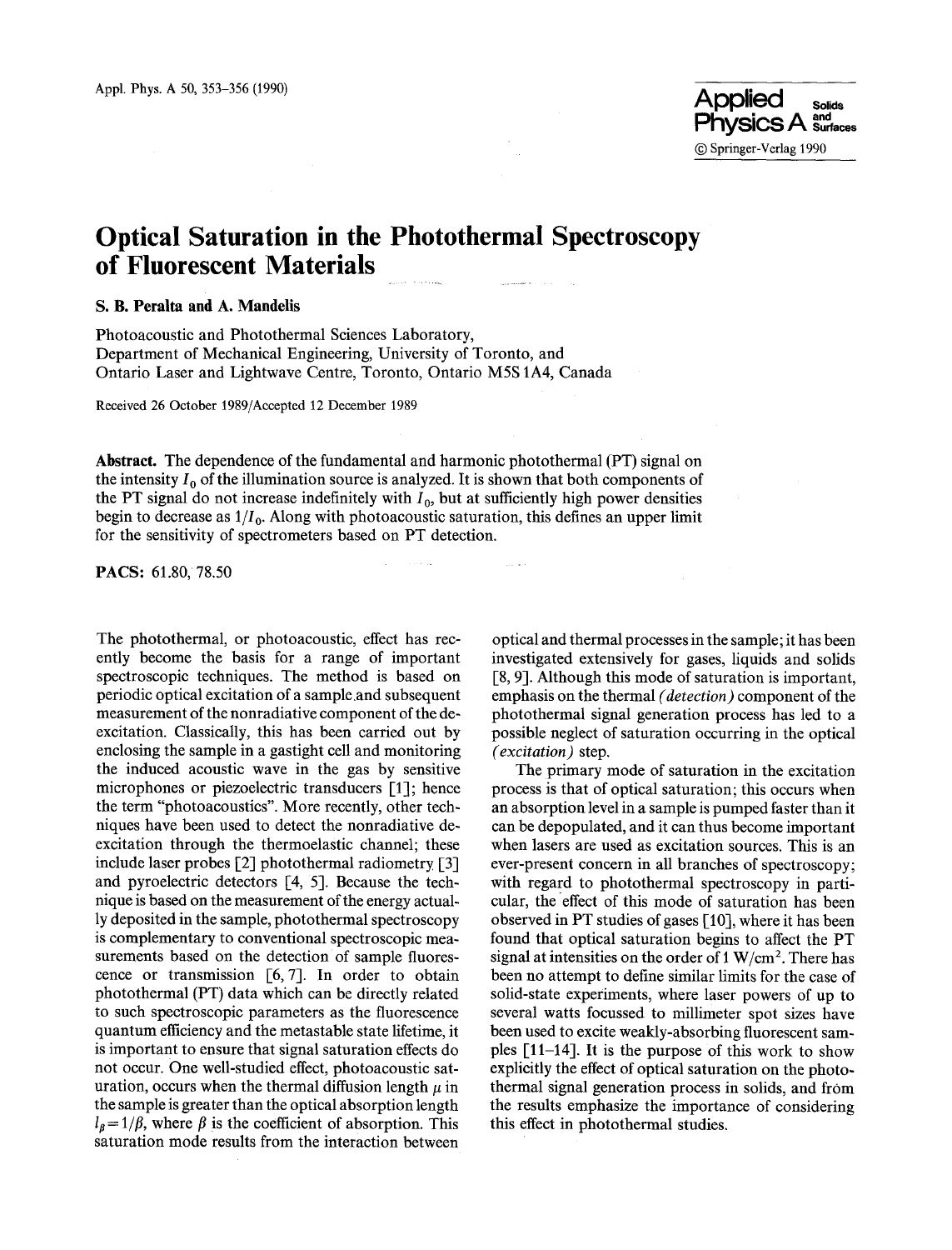## **Theory**

The effect of optical saturation on the photothermal signal in gases has been previously examined [1, 10]; our analysis closely follows these studies. We consider an ideal electronic two-level system, as shown in Fig. 1, where the excited state of the absorbing centers is a metastable state. Although this model will be valid only for zero-phonon transitions, and does not account for broadening mechanisms, such a system can easily describe a wide range of fluorescent systems, such as trivalent rare earth-doped crystals or glasses, and for certain laser dyes [12, 16].

In PT spectroscopy the exciting laser beam is modulated such that the beam intensity at the sample surface can be expressed as

$$
I = (I_0/2)\left[1 + \cos(\omega t)\right],\tag{1}
$$

where  $I_0$  is the amplitude of the beam intensity and  $\omega$ the angular frequency of modulation. Absorption of this modulated radiation gives rise to periodic heating of the sample through nonradiative relaxation of the excited state. This heat generation is then measured via a detector/lock-in amplifier combination tuned to either the fundamental or harmonic modulation frequency. As will be shown below, even with the lower average power densities afforded by the *modulated*  excitation, optical saturation affects the PT signal in the same way it does an *unmodutaled* experiment.

The radiation-induced transition from the ground state to the excited state in the system described above occurs at a rate  $W_p$ , and de-excitation from the metastable state can occur both radiatively, at a rate  $W_r = \tau_r^{-1}$ , and nonradiatively, at a rate  $W_{nr} = \tau_{nr}^{-1}$ . The lifetime of the upper level  $\tau$  is defined by  $\tau^{-1} = \tau_{\rm r}^{-1} + \tau_{\rm nr}^{-1}$ . The situation is similar to that in gases [1, 10] except that for gases we must consider the collisional rate  $W_c$  in place of the effective rate for nonradiative transition  $W_{\text{nr}}$ .



Fig. 1. Absorption and de-excitation processes for an electronic transition. Solid lines refer to radiative transitions and dashed lines to nonradiative transitions

Let  $N_i$  be the density of the *i*th state, and  $B = B_{12}h\nu/c = B_{21}h\nu/c$ , where  $B_{12} = B_{21}$  are the Einstein coefficients for stimulated emission and absorption. Furthermore, let  $I$  be the number of incident photons cm<sup>-2</sup>s<sup>-1</sup> with energy  $hv = E_2 - E_1 = E_{21}$ . A rate equation analysis of the system gives

$$
\frac{d}{dt}(N_2 - N_1) = -2B(N_2 - N_1)I - 2\tau^{-1}N_2.
$$
 (2)

At steady state, the number of ions in the excited state is given by

$$
N_2 = \frac{BNI}{2BI + \tau^{-1}},\tag{3}
$$

where  $N = N_1 + N_2$  is the total ion density.

To ensure that the sample has a homogeneous thermal distribution throughout its volume, we must require the further condition that the sample be thermally thin, that is,  $\mu \ge d$ , where  $\mu$  is the thermal diffusion length  $\mu = (2K/\varrho c w)^{1/2}$ , with K,  $\varrho$ , and c the thermal conductivity, density and specific heat per gram of the sample, and d is the sample thickness. With this requirement the attenuation and phase shift of the exciting light pulses in traversing the sample will be negligible.

Assuming that no de-excitation occurs through photochemical reactions, the PT signal will be directly proportional to the rate of heat generation in the sample  $R = N_2 \tau_{\text{nr}}^{-1} E_{21}$ . Using the above expression for  $N_{2}$ 

$$
R = \frac{BNI\tau_{\rm nr}^{-1}E_{21}}{2BI + \tau^{-1}}\tag{4}
$$

or

$$
R = \frac{E_{21}}{2} \frac{BNI_0[1 + \cos(\omega t)]\tau_{\text{nr}}^{-1}}{BI_0[1 + \cos(\omega t)] + \tau^{-1}}.
$$
 (5)

As mentioned above, a photothermal experiment is *a modulated* experiment, and spectroscopic parameters have been measured using either the fundamental or harmonic component of the photothermal signal  $[11-18]$ , given by (5); narrowband amplification of the signal renders higher-order terms negligible in practice. These two signal components of interest may be expressed explicitly by expanding (5) in powers of  $cos(\omega t)$ , retaining terms up to the harmonic component  $cos(2\omega t)$ ,

$$
R = \frac{E_{21}}{2} \left[ \frac{BNI_0 \tau_{\rm nr}^{-1}}{BI_0 + \tau^{-1}} - \frac{BNI_0 \tau_{\rm nr}^{-1} \tau^{-1}}{(BI_0 + \tau^{-1})^2} \cos(\omega t) + \frac{1}{2} \frac{B^2NI_0^2 \tau_{\rm nr}^{-1} \tau^{-1}}{(BI_0 + \tau^{-1})^3} - \frac{1}{2} \frac{B^2NI_0^2 \tau_{\rm nr}^{-1} \tau^{-1}}{(BI_0 + \tau^{-1})^3} \cos(2\omega t) + \dots \right].
$$
 (6)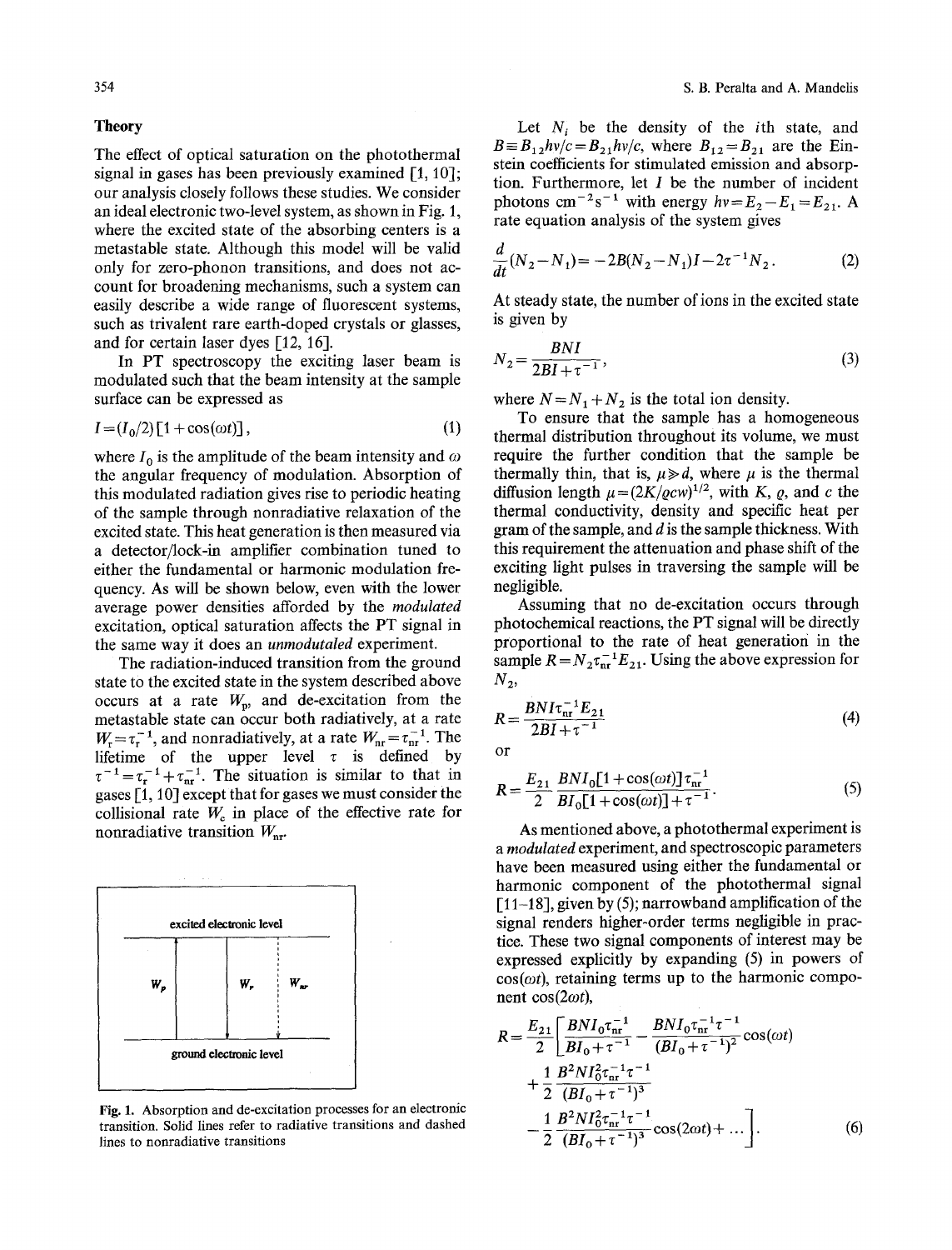Photothermal Spectroscopy of Fluorescent Materials 355

The expression contains a dc term, which corresponds to a constant temperature rise in the sample, and ac contributions at the fundamental  $\omega$  and the harmonic  $2\omega$  of the modulation frequency of the incident light. The thermal variation which is detected in PT spectroscopy is due to the ac terms in R. The fundamental PT signal  $A_{\omega}$  is given by

$$
A_{\omega} = k \frac{E_{21}}{2} \frac{BNI_0 \tau_{\text{nr}}^{-1} \tau^{-1}}{(BI_0 + \tau^{-1})^2} \cos(\omega t)
$$
 (7)

and the harmonic PT signal  $A_{2\omega}$  is given by

$$
A_{2\omega} = k \frac{E_{21}}{4} \frac{B^2 N I_0^2 \tau_{nr}^{-1} \tau^{-1}}{(B I_0 + \tau^{-1})^3} \cos(2\omega t), \tag{8}
$$

where  $k$  is the system sensitivity, which depends on the type of detection - microphone, piezoelectric, laserprobe, pryoelectric  $-$  used.

For low incident intensities, such that  $BI_0 \ll \tau^{-1}$ , the amplitude of the signals is given by

$$
|A_{\omega}| \rightarrow k \frac{E_{21}}{2} \left(\frac{\tau}{\tau_{\text{nr}}}\right) BNI_0, \tag{9}
$$

$$
|A_{2\omega}| \to k \frac{E_{21}}{4} \left(\frac{\tau^2}{\tau_{\rm nr}}\right) B^2 N I_0^2, \tag{10}
$$

and both fundamental and harmonic PT signals increase with increasing  $I_0$ . This is the usual operating regime for PT spectrometers. Calibration of PT spectrometers, and the normalization of PT spectroscopic data, are always done using an absorbing reference sample where  $A_{\omega}$  is proportional to  $I_0$  [1]. This procedure is valid as long as this condition applies when taking actual sample data. However, when  $I_0$  is sufficiently large, the signal saturates, and indeed when  $BI_0 \gg \tau^{-1}$ ,

$$
|A_{\omega}| \rightarrow k \frac{E_{21}}{2} \left(\frac{1}{\tau_{\text{nr}} \tau}\right) \frac{N}{BI_{0}},\tag{11}
$$

$$
|A_{2\omega}| \rightarrow k \frac{E_{21}}{4} \left(\frac{1}{\tau_{\text{nr}} \tau}\right) \frac{N}{B I_0}.
$$
 (12)

Thus unnecessarily high powers can lead to a great reduction in the PT signal. In addition, in this regime, the calibration and normalization procedures are invalidated, and the corresponding data must be reanalyzed in order to extract the correct values for the spectroscopic quantities of interest.

A plot of  $|A_{\alpha}|$  and  $|A_{2\alpha}|$  is shown in Figs. 2 and 3. The two intensity regimes are clearly identifiable. The amplitude of the fundamental and harmonic PT signals remain linear as long as  $BI_0\tau \ll 1$ ; as  $BI_0\tau$ approaches unity, the signals begin to saturate. The fundamental signal is fully saturated when the intensity level is high enough such that  $BI_0\tau = 1$ ; the harmonic signal completely saturates when  $BI_0\tau = 2$ . Above the



**Fig. 2.** Theoretical plot of  $|A_{\omega}|$  vs the parameter  $BI_0\tau$ . The curve has been normalized to 1 at its maximum



**Fig. 3.** Theoretical plot of  $|A_{2\omega}|$  vs the parameter  $BI_0\tau$ . The curve has been normalized to 1 at its maximum

intensities defined by these limits, both the fundamental and harmonic PT signals show a steady decrease.

#### **Conclusion**

Although photoacoustic saturation, which occurs when  $\mu \gg l_a$  in the sample, remains an important consideration in the photothermal spectroscopy of condensed matter, we have shown explicitly that saturation during the excitation process, through optical saturation, is not negligible. The idea that higher detectability in PT spectroscopy may be achieved by using more powerful excitation sources is only valid below saturation; when this limit is reached the sensitivity of the technique should be increased instead by a reduction in the noise level. An attempt to increase the PT signal by increasing the excitation intensity may, in fact, lead to a drastic decrease in the signal amplitude. Ultimately the sensitivity of a particular PT detection method will be limited by both optical and photoacoustic space saturation.